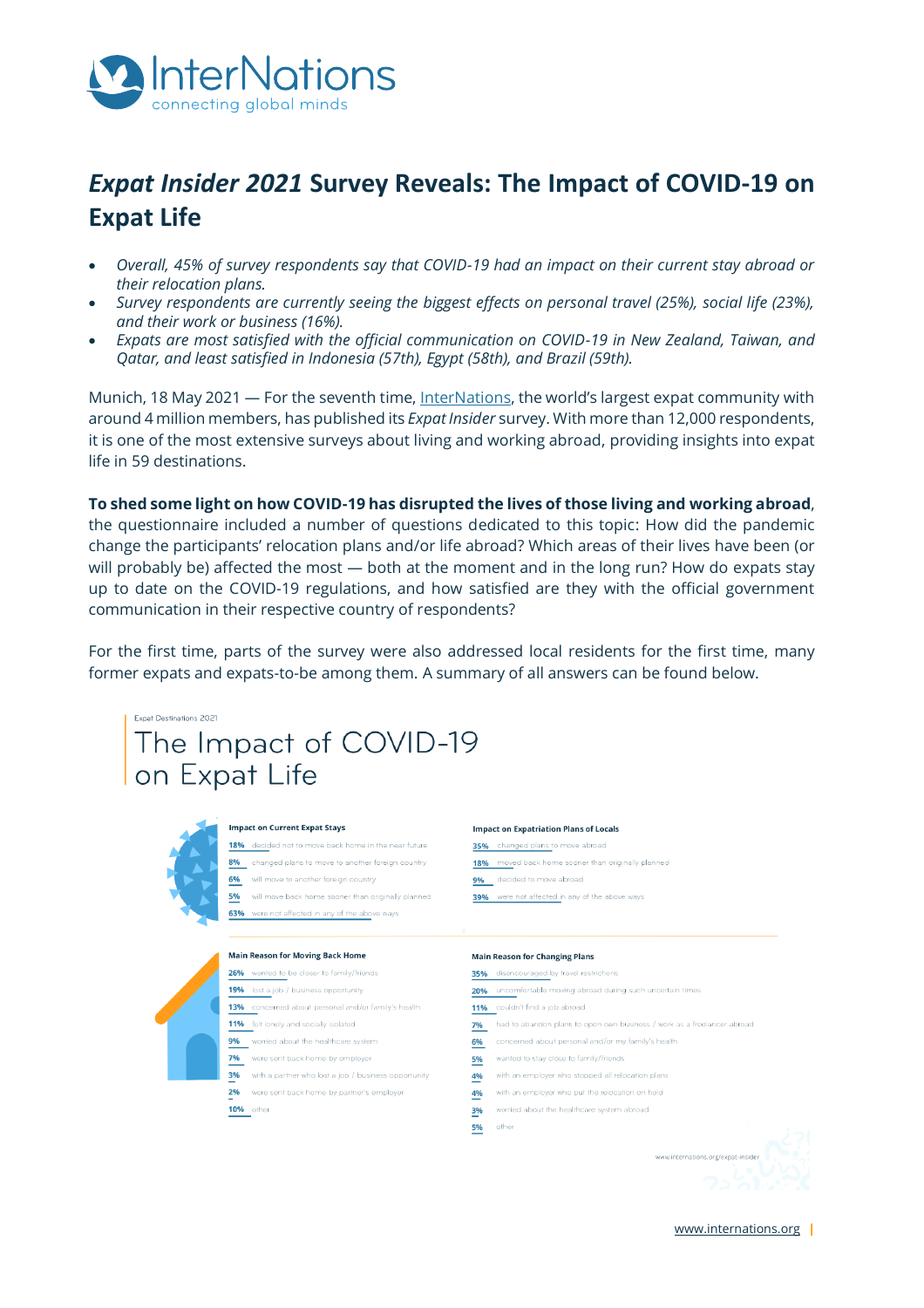

## **The Pandemic's Impact on Relocation Plans**

The COVID-19 pandemic has disrupted the lives of billions of people all over the globe, and expats are no exception here. Among *all* survey respondents, close to one in ten (9%) say they have moved or will move home earlier than originally intended due to COVID-19 — though 46% of them also plan to return to their life abroad within the year. A US American respondents shares: "*I left the employer I was with, but I still hope to return overseas in some capacity.*"

One in six (17%) had to stop their plans to either move abroad in the first place or to relocate from one foreign country to another. However, 7% also say that they have now decided to move to another country *due* to the pandemic, while 12% of respondents are planning to extend their current stay abroad. The rest (55%) states that the pandemic has not had a direct impact on their relocation plans and/or current stay in a foreign country.

### **Returning Home during a Global Pandemic**

Close to two in five *local* respondents (18%) say that they have returned from a stay abroad earlier than originally planned. When asked about the main reason for their early return, many cite the desire to be closer to their family and/or friends (22%), a job or business opportunity lost due to COVID-19 (21%), or concerns about their personal and/or their family's health (16%). In addition, 12% were recalled by their own or their partner's employer, while one in ten (10%) was worried about the local healthcare system in their host country.

Among *expat* respondents — i.e., those who are still living abroad — the share of respondents who say they'll return back home earlier than originally planned is, at 5%, not quite as high. What stands out, though, is that expats who were originally sent abroad by their employer (14% vs. 10% globally) and those who were recruited internationally (15% vs. 11% globally) are overrepresented in this group of respondents. Overall, wanting to be closer to friends and family is the most common motivation for an earlier return as well, with one in three (33%) picking this reason. However, the expats who are planning to return home early are much more likely to give a feeling of loneliness and social isolation as their main reason for deciding not to stay abroad (20% vs. 5% of those who have already returned).

#### **Putting Relocation Plans on Hold**

Those respondents who had to put their international relocation plans on hold due to the pandemic often struggle with organizational aspects: 35% say that travel restrictions are the reason for their changed plans. One in five (20%) simply did not feel comfortable moving to another country in such uncertain times, 11% could not or cannot find a job abroad, and 7% state that their work as a freelancer and/or new business owner was made impossible by the pandemic.

Interestingly, the respondents whose relocation plans have changed because of COVID-19 are less likely to name concerns for their own or their family's health (6%), the desire to stay close to family and friends at home (5%), or their employer putting foreign assignments on hold (8%) as the reason for canceling or postponing their move. Still, over three-quarters of the local respondents who had to put their plans to move abroad on hold (77%) state that they still want to move within the next two years, as do around seven in ten expats (69%) whose plans for moving to another foreign country were thwarted by the COVID-19 crisis.

### **Making the Move** *Because* **of Corona**

Among *local* survey participants, close to one in ten (9%) say they are now planning an international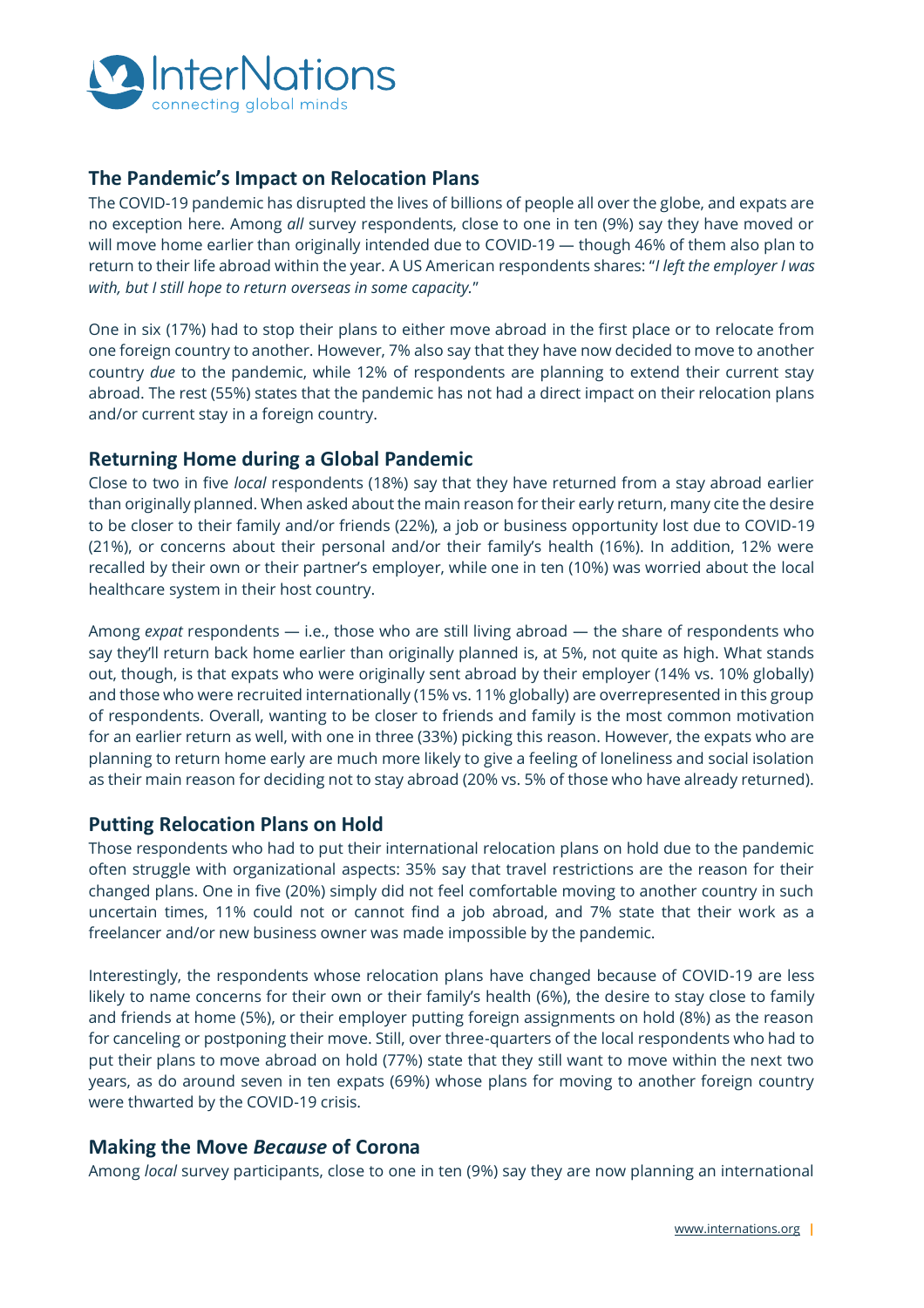

relocation *due* to COVID-19. In Russia, the share of local respondents who now want to move is particularly high at 20%. Expats, on the other hand, are less likely to plan a move to *another* foreign country due to the pandemic: only 6% give this answer. This group is overrepresented in a number of the GCC States, such as Kuwait (19%), Saudi Arabia (12%), and Oman (11%), which are joined by South Africa (13%), Singapore (12%), and India (10%). Only 36% are considering a relocation followed by a return to their current host country later in 2021, though another 42% at least haven't decided against it yet.

### **The Pandemic's Impact on Everyday Life**

Of course, COVID-19 has not only disrupted the relocation plans of expats worldwide. When asked where they see the biggest impact of the pandemic on their personal life *right now*, the survey respondents point out its effects on personal travel (25%), social life (23%), and their work and business (16%) in particular. The difference between expats and local respondents is quite interesting. Both groups are quick to point out the impact on their social life (24% of expats, 21% of locals). "*My social life was killed by Covid-19 at the worst moment: my arrival*," a French expat in Budapest shares. However, while respondents living abroad are more likely to struggle with the pandemic's effect on personal travel (28% of expats vs. 18% of locals), one-fifth of local respondents (20%) shares that the pandemic has impacted especially their work or business (vs. 15% of expats).

In the *long run*, respondents are still concerned about the impact of COVID-19 on their social life (17% of all respondents), and there are also considerable worries regarding personal travel (22%). When thinking about the future, a larger share of respondents also consider the pandemic's impact on their life in regard to their personal finances (12% vs. 9% who have already seen a major impact), their family life (9% vs. 6%), and their mental health (9% vs. 7%).

### **How Expats Stay Informed on COVID-19**

Expats across the world mostly rely on official government channels (48%), local news (47%), and social media (40%) for news on the COVID-19 situation and the related regulations in their country of residence. To a lesser degree, they also depend on expat news (32%), friends and neighbors (19%), and employers (18%) as sources of information, while the embassy/consulate (9%), family (8%), or personal observations (8%) only play a minor role. Fortunately, only 3% of expats worldwide say they haven't found a good source of information yet.

There are, however, noticeable regional differences: **Official government channels** are a major source of information particularly in expat hotspots such as Bahrain (75%), Singapore (74%), and Luxembourg (65%), in addition to countries where English — the language in which the *Expat Insider 2021* survey was conducted — is an/the official language, from Ireland (70%) to New Zealand (69%) and Australia (66%). The lack of a potential language barrier may also affect the percentage of expats per country who rely on **local news**, which is particularly high in New Zealand (69%), Luxembourg (69%), Canada (67%), Australia (65%), and the UK (60%), for example.

**Social media**, however, is an oft-cited source of information in GCC States such as Oman (59%), Saudi Arabia (55%), and Kuwait (53%), but also in countries such as Indonesia (53%), Kenya (53%), and Poland (53%). Lastly, **expat/international news** are an important source for respondents in Czechia (59%), Hungary (54%), and Costa Rica (48%), but also in a number of Asian destinations, such as Thailand (55%), China (53%), Vietnam (45%), and Japan (45%).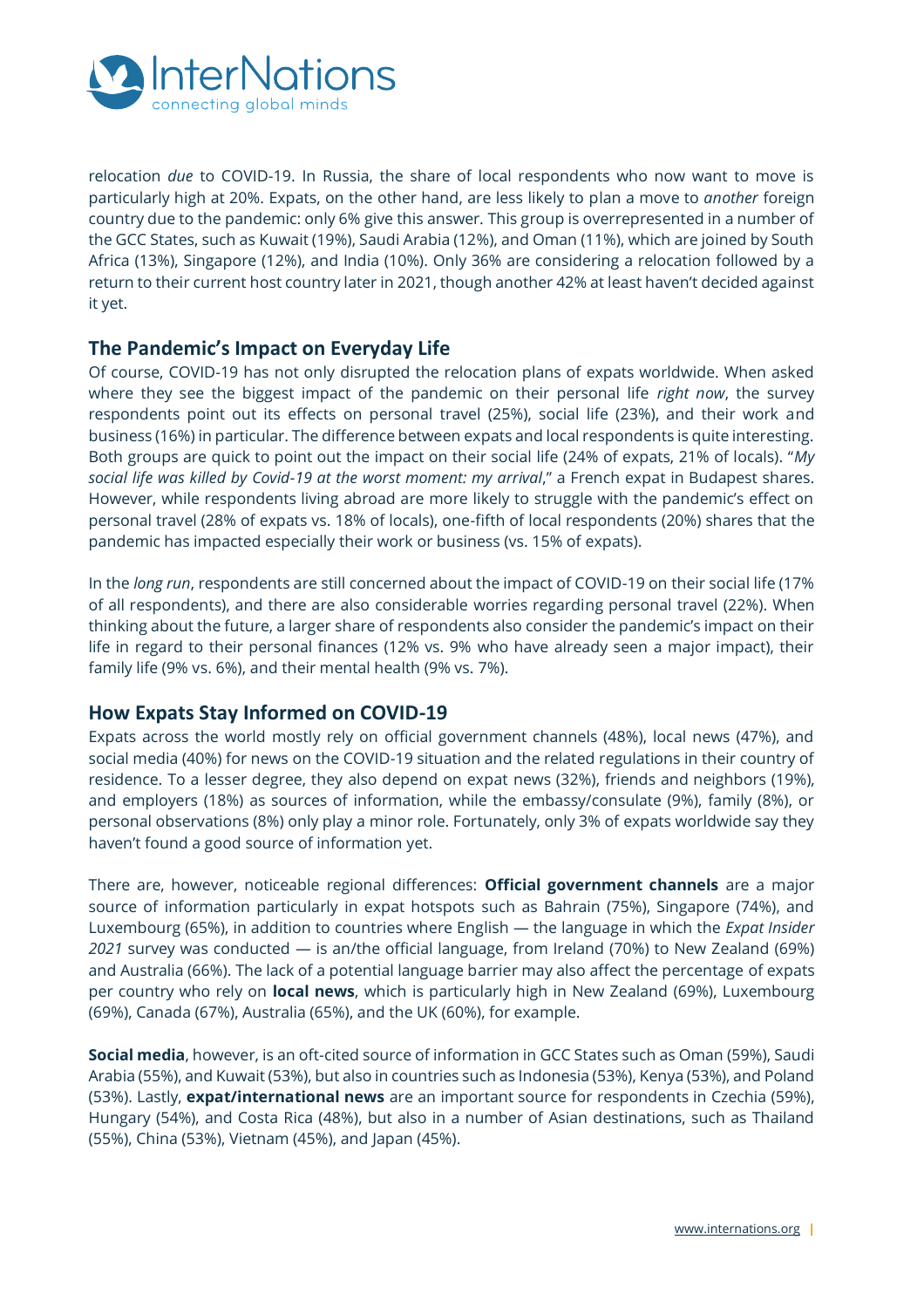

## **Expats' Views on Official COVID-19 Communication**

Considering the importance of government channels, just **how satisfied are expats with the official communication regarding COVID-19 and related regulations?** Worldwide, not quite two-thirds (66%) rate this factor positively, with close to a quarter (24%) saying they are completely satisfied. The main complaint among expats who are *not* satisfied with the official communication on the pandemic is that the information is unclear, confusing, and/or contradictory (67%). In comparison, information only being made available in the local language(s) (20%) or not being available at all (15%) was not a major issue for most expats; few considered it hard to find (16%) or struggled with an information overload (9%) either.

Respondents who are satisfied with the official communication in their respective country of residence appreciate that it is clear and easy to understand (60%), as well as easy to find (47%). Around a quarter each also agree that information has been made available in several languages (26%) and that the amount has been just right (26%).

However, there are again major regional differences: New Zealand (1st), Singapore (4th), and Australia (7th) are among the best-rated destinations when it comes to the official communication on COVID-19, possibly due to their strict and early response to the pandemic and their comparatively low infection rates<sup>1</sup>, but maybe also due to the English-language bias of the survey. They are joined by four GCC States — Qatar (3rd), Saudi Arabia (5th), Bahrain (6th), and the UAE (8th) — and two countries in Northern Europe: Finland (9th) and Denmark (10th). Neighboring Norway (17th) and Estonia (18th) are also among the top 20 destinations, while Sweden only ranks 46th. Over a third of dissatisfied respondents in Sweden (34%) complain that there was little to no communication in general (vs. 15% globally).

The list of countries that, according to expats, perform rather poorly is more varied, ranging from Brazil (59th out of 59 destinations) and Egypt (58th) to some Asian countries — Indonesia (57th), India (56th), and Japan (55th) — to the USA (54th). More than a quarter of expats in these destinations are dissatisfied with the official COVID-19 communication.

## **Full Ranking: Where Expats Are the Most and the Least Satisfied with the Official COVID-19 Communication**

- 1. New Zealand
- 2. Taiwan
- 3. Qatar
- 4. Singapore
- 5. Saudi Arabia
- 6. Bahrain
- 7. Australia
- 8. UAE
- 9. Finland
- 10. Denmark
- 11. South Korea
- 12. Vietnam
- 13. Luxembourg
- 14. Canada
- 15. Costa Rica
- 16. Portugal
- 17. Norway
- 18. Estonia
- 19. Ireland
- 20. France
- 21. Colombia
- 22. Oman
- 23. Greece
	- 24. Cyprus
- 25. Malta
- 26. Hong Kong
- 27. Chile
- 28. Germany
- 29. Austria
- 30. Malaysia
- 31. Switzerland
- 32. South Africa
- 33. Netherlands
- 34. Belgium
- 35. China
- 36. Kuwait

<sup>1</sup> Time. The Best Global Responses to the COVID-19 Pandemic, 1 Year Later. 23 February 2021. <https://time.com/5851633/best-global-responses-covid-19/>